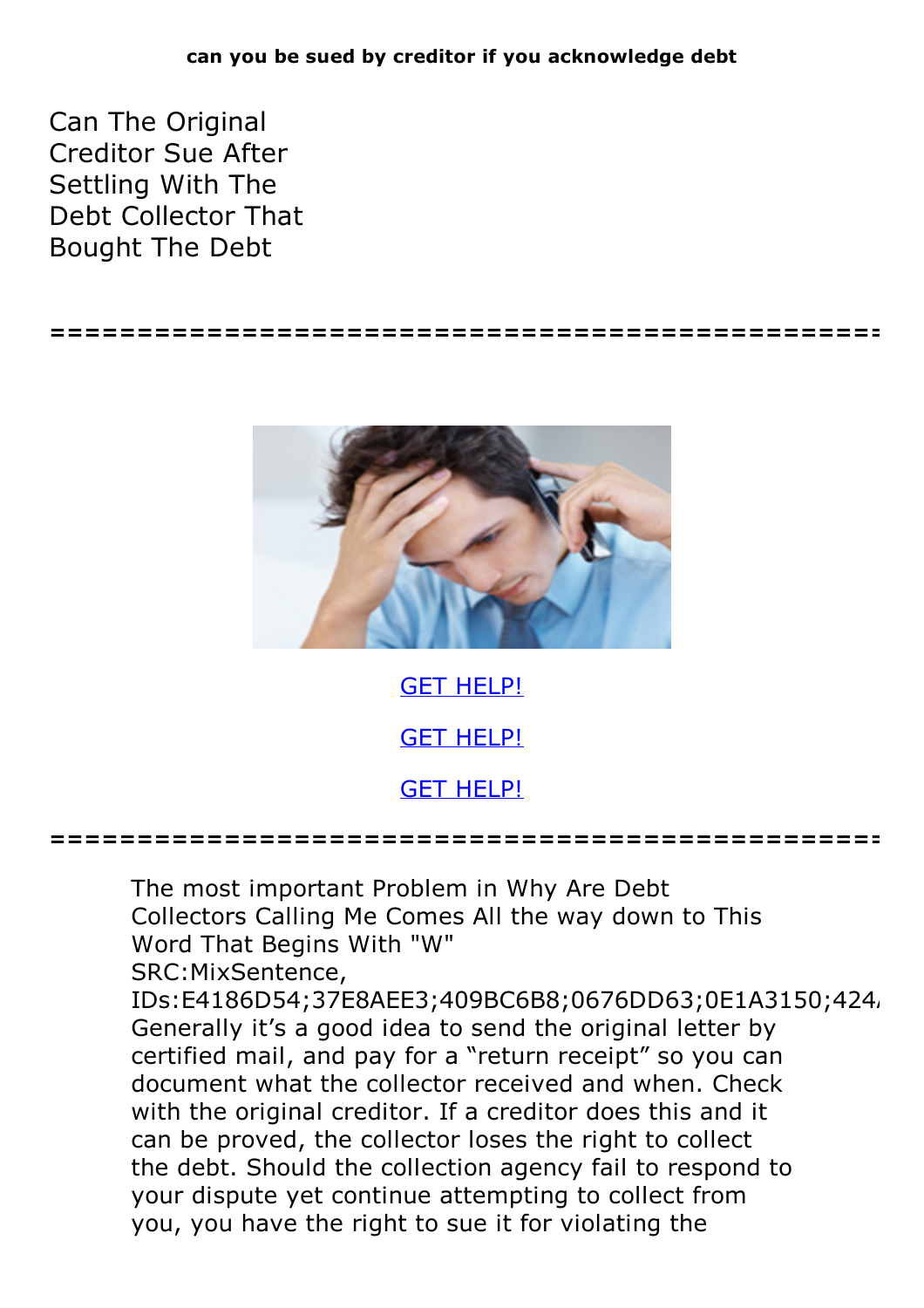FDCPA. The FDCPA does not place any time constraints on a collection agency when responding to a dispute letter. If you do not receive a response to your initial dispute, you must monitor your credit reports and document any illegal collection activity that takes place during this time frame. 9 p.m. Debtors also have the right to demand, in writing, that the debt collector not call at all, and place all communication in writing. They are also not allowed to double or triple the amount of debt you owe them just because they think it's the right decision.

It tells you how much money you owe, the name of the creditor, and what to do if you don't think you owe the money. If you think it was simply an error or mistaken identity, ask for further proof, such as the loan application (which would include the borrower's Social Security number and signature) or information on what made the collection agency turn to you. Per the FDCPA, once a debt collector knows your phone number they are prohibited from contacting anyone but you. According to the FDCPA, <sup>a</sup> collection agency must call you between the hours of 8 a.m. Under the FDCPA, debt collectors cannot use any language that is profane, threatening, mocking, or otherwise abusive. In any communication, the debt collector is expressly prohibited from using obscene or abusive language. It means that we will make the debtor collector or creditor stop calling and harassing you, and if we win your case, the debt collector or creditor will have to pay YOU money. The playing field seems cold and uncaring when dealing with debt collectors and also creditors but paying all of them their money will get them to stop.

If the original debt was agreed to be settled for a lesser amount, be sure to get an agreement in writing from the creditor. The name of the original creditor, the date of first delinquency and the date the collection account should have been removed. Many times the attorneys will try and trick you into ignoring your motion, assuming their lawsuit is valid and then into paying them without forcing them to prove their case first. The debtor then has 30 days to request in writing that the debt collector verify the debt by sending a copy of the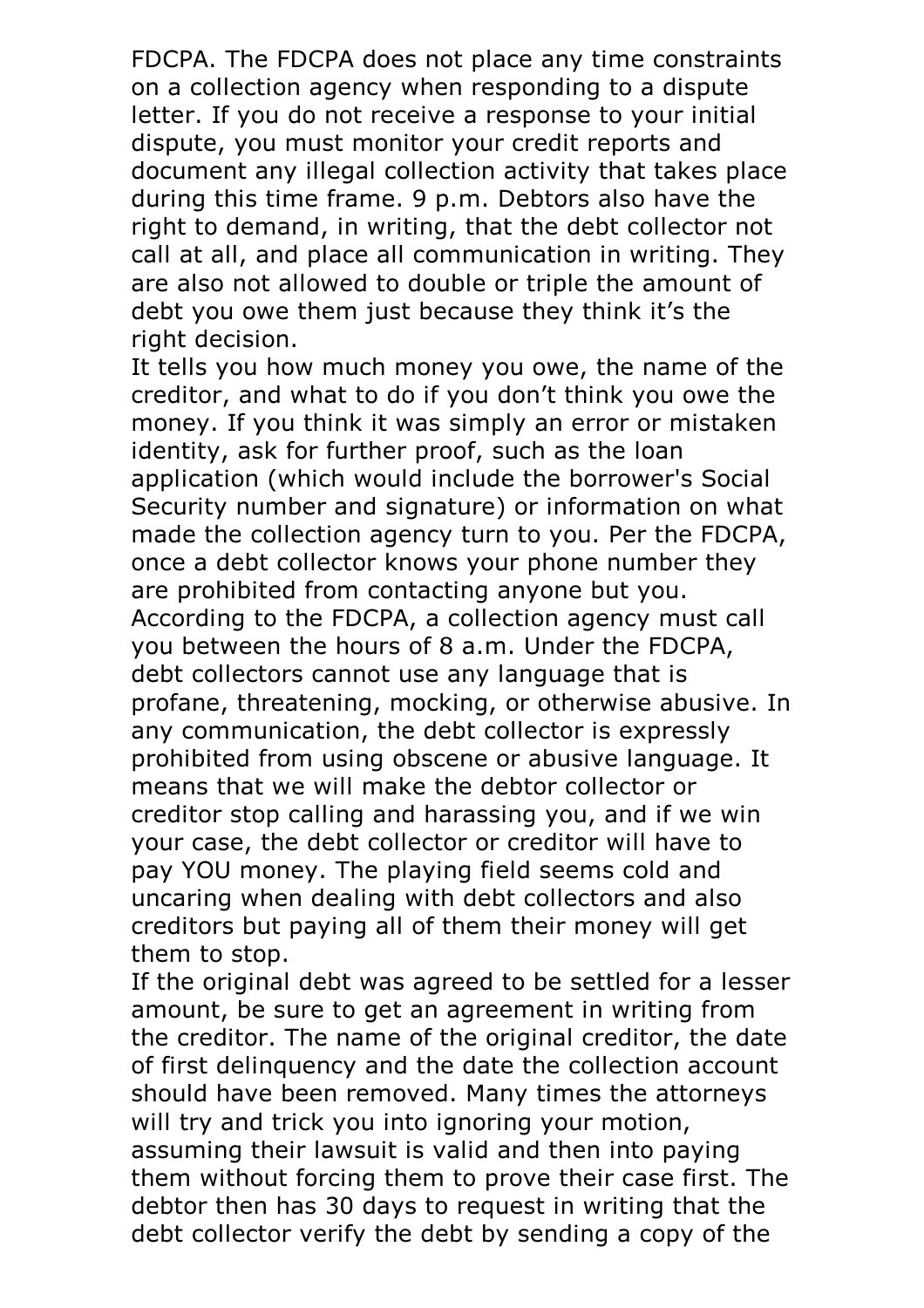last statement or a copy of the original contact. In cases where neither consolidation or debt settlement work, then bankruptcy can be filed at U.S. This option allows Utah residents to lump all of their debt together and seek a loan from a bank or debt consolidation company. But unlike consolidation, a debt settlement company negotiates the total debt with your creditor, eliminating high interest rates, penalties, late fees and, in some cases, some of the actual debt in exchange for a onetime lump payment. Every month that you carry a balance on your credit card, the credit card company charges you interest and adds the interest charges to your total debt load.

If the debt is indeed yours and the statute of limitations has not yet passed, you may want to negotiate with the company to pay less than the amount owed. If you aren't sure what actions are illegal or are currently facing harassment from collectors, you may want to speak with <sup>a</sup> local debt and bankruptcy law attorney. Debt collectors, upon request, must verify that they have a legal right to collect a debt. If you have received calls or letters from debt collectors, you may want to check your credit reports to ensure the debt is being reported correctly. Your debts may also be sent to collections, where debt collectors may also file a lawsuit and get a judgment against you. If they contact you again after you've sent this letter, you can take legal action against them. In this letter, do not acknowledge that you owe the debt.

Warning Signs on Fair Debt Collection Practices Act You Should Know

SRC:MixSentence,

IDs:BF62DC11;1823E71D;B2346248;BC9426B5;6C399180;D46 If debt collectors are harassing you by calling you at all hours of the day, there are actions you can take to put a stop and even hold them accountable for knowingly violating the law. If you think the debt collector is violating the law, you should talk to a lawyer. A debt collector cannot talk to any other person about your debt, including your family, friends, employer or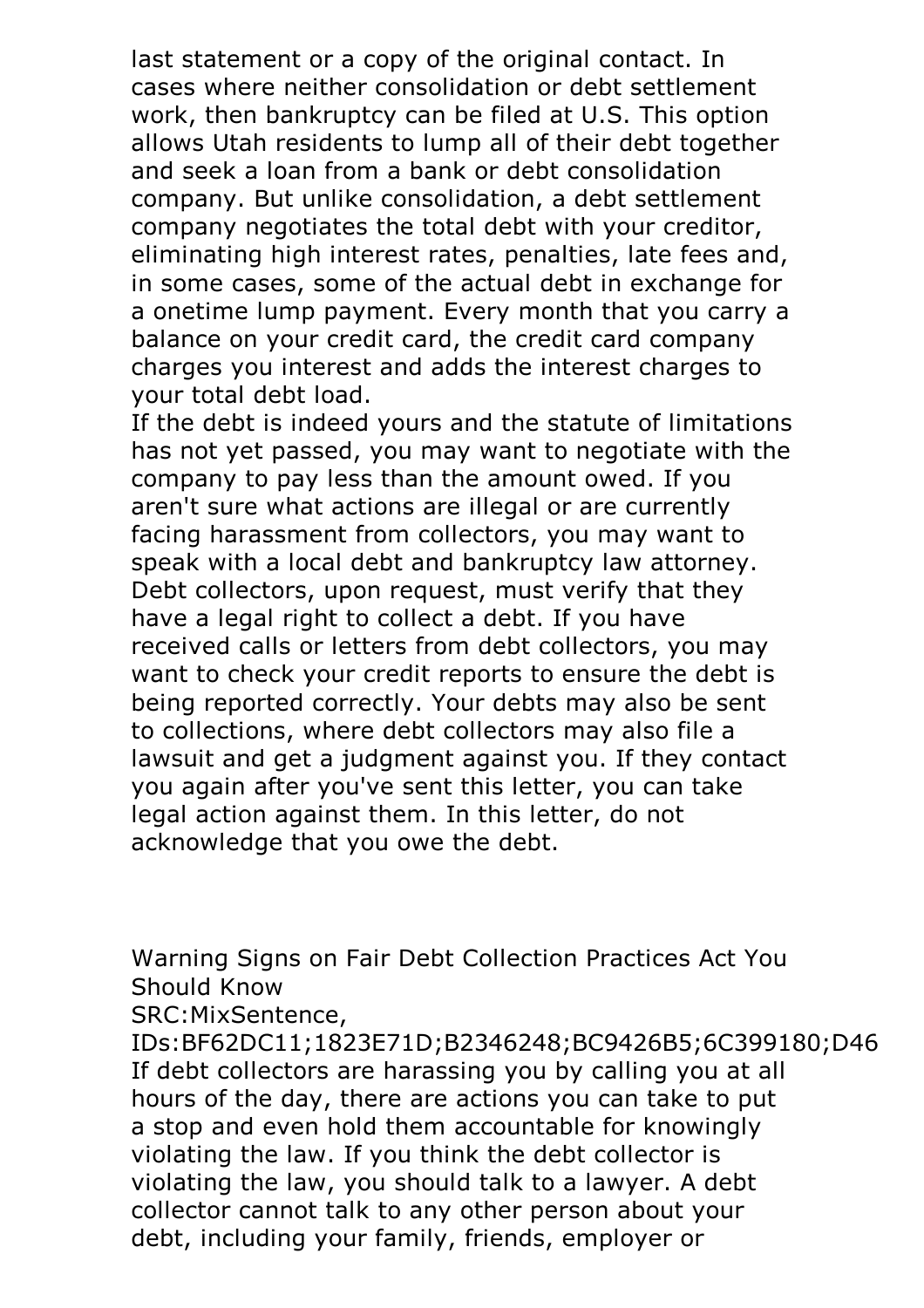anyone, except your spouse. However, the debt collector cannot say that he is collecting a debt, cannot contact the same person more than once unless asked to do so, and cannot reveal the name of the collection agency unless asked. If Portfolio Recovery Associates is in violation of the FDCPA, we can not only make the debt collection calls stop, but our attorneys can sue PRA and recover up to \$1,000 in statutory damages for your FDCPA claim. Creditors have limits on what they can do and you have rights about how you can handle their misbehavior. Tarshish Cody PLC represents consumers experiencing harassment from debt collectors like Portfolio Recovery Associates and our attorneys are experienced in protecting your legal rights.<br>Harassment from debt collectors is illegal, so if you

need a secure option for your case and to help you feel safe from these agencies, consult a legal team today. If any of the above applies to your situation, our attorneys can help! If you believe you are being harassed, and that the collector is engaging in illegal actions, a lawsuit can be filed against that company, and you could be paid damages, as well as all of your attorney fees. The settlement was filed by Federal District Court Judge Benita Pearson, and includes a list of activities that Goll and DDY are prohibited from engaging in, as well as certain steps they must take in future collection attempts. What's a collection agency? Send a cease and desist letter to the debt collection agency. The Fair Debt Collection Practices Act (FDCPA) contains a list of rules that debt collectors must follow<br>whenever they attempt to collect a defaulted debt. Debt collectors must stop contacting you until they mail you the verification of the debt. For example, debt collectors may try to get your family to pay the debt for you out of fear, concern, or empathy. If they get a default judgement against you in court, the judgement will state the amount you owe and allow them to garnish your wages for that amount. If you owe a debt to PRA and are concerned with the possibility that they might garnish your wages, it would be wise to speak to an attorney before it gets to this point. "Or you can also, in many states, garnish a bank account where a